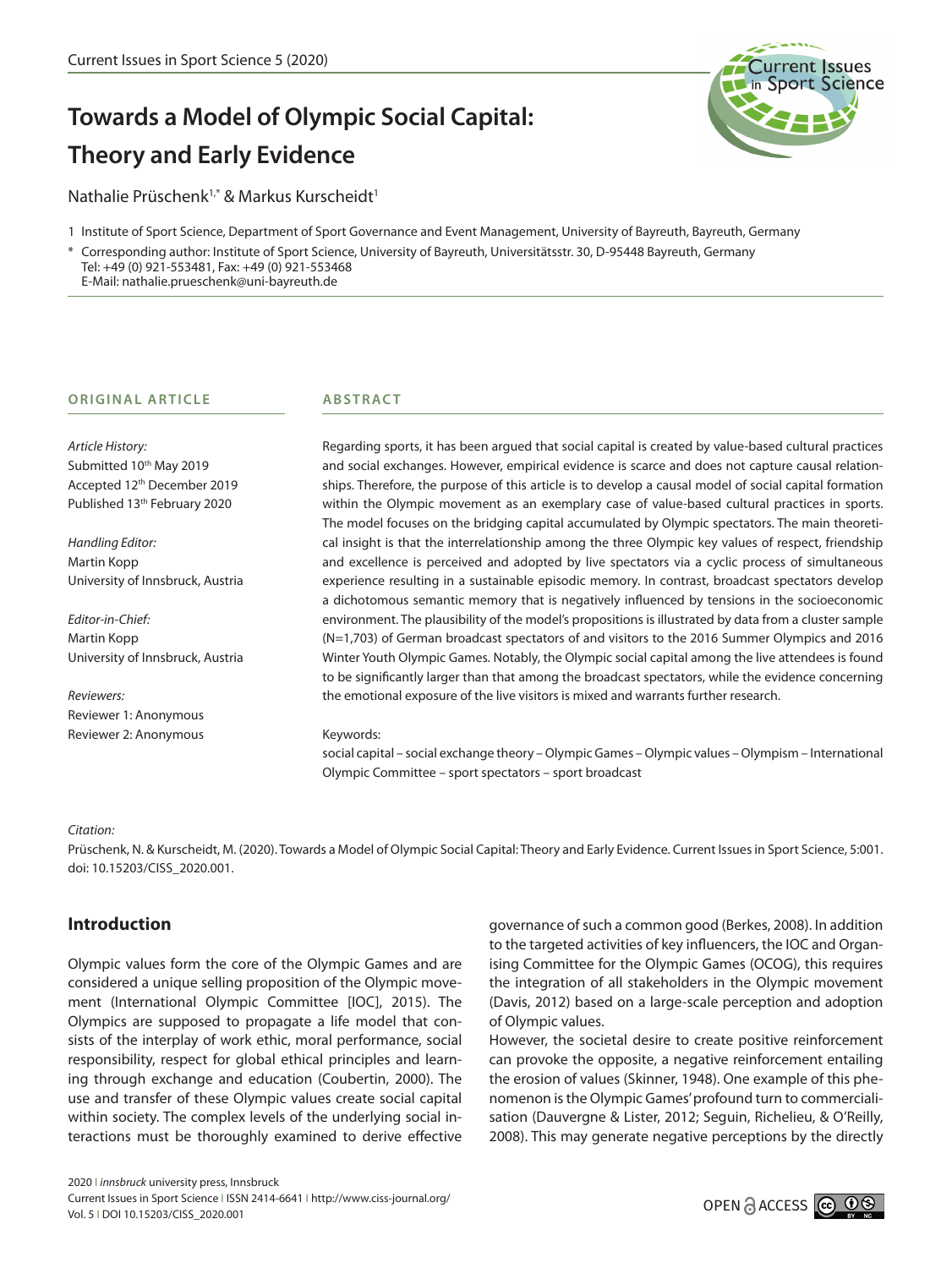and most affected stakeholders, in particular, athletes and residents of Olympic host cities. Increasingly, spectators also hold a critical stance depending on the level of their awareness and information behaviour. The more they have a sense of social responsibility, the more they may develop a negative image of the Games or even refuse them (Andorfer, 2013; Barnett, Cloke, Clarke, & Malpass, 2005). The result of these tensions could indeed be an erosion of the social capital created by Olympic values. Therefore, communication campaigns, when bidding for and staging Olympic Games, have to be credible and verifiable (Kurscheidt & Prüschenk, 2020). However, this is largely a question of given socioeconomic constellations that have to be further empirically investigated (Prüschenk & Kurscheidt, 2017; Schnitzer, Walde, Scheiber, Nagiller, & Tappeiner, 2018).

In general, there is a substantial need for empirical studies on social capital related to a variety of social phenomena (Schuller & Field, 1998). However, Mouw (2006) notably criticised social capital theory for its lack of foundations of causal relationships, which represents a significant restriction on precise measurement. For instance, regression analyses test causal empirical models and may therefore not be applicable to studies on social capital, although they are best suited to identify hidden relationships in complex social environments. Prüschenk and Kurscheidt (2017) were the first to show the explanatory power of such an empirical approach to social capital in the Olympic context. They found that the Youth Olympic Games (YOG) may be an effective instrument to shift perceptions of Olympic values (see also Schnitzer et al., 2018). These insights could be derived from the causal relationships only in multiple regressions. Therefore, the aim of this article is to develop a causal model of the social capital created by Olympic values with a focus on the largest stakeholder group of spectators. The theoretical reasoning and modelling of causalities could enhance the understanding of the process by which social capital is created in different contexts of Olympic Games and the moderating variables that could prevent spectators from contributing to social capital creation. Since the model is restricted to the particular characteristics of the context of the Olympic movement and the Olympic Games, this specific construct will be called *'Olympic capital'*. Regarding the focus on the perception of spectators, *live spectators* must be distinguished from *broadcast spectators*. While the former are a smaller group than the latter, they are much more exposed to the experience of the Olympic values. Social capital creation among spectators will be argued following Bourdieu's (1984, 1986) and Putnam's (2000) theories of social capital and social exchange theory (Emerson, 1976). Finally, the plausibility of the key propositions of the model is illustrated by data from cluster surveys (*N*=1,703) of live spectators at the 2016 Summer Olympics and 2016 Winter YOG compared to German broadcast spectators of the 2016 Rio de Janeiro Games.

In the following section, the model is reasoned in two major steps. First, the creation of social capital by Olympic values is argued. Second, the social exchange of Olympic messages and symbolism experienced by live spectators compared to broadcast spectators is modelled. The third section introduces the methods and data, while the fourth section presents early evidence for the model's propositions. The final section concludes with first insights and an outlook on follow-up research needed to advance the model and empirical findings on Olympic capital.

# **Modelling Olympic Capital Creation**

#### *Olympic Values, Social Capital and Spectator Perception*

The guiding principle of Olympism is summarised into three core values: *respect*, *friendship* and *excellence* (IOC, 2015). These are understood worldwide and apply to humanity in general, not just to athletes and spectators at the Olympics. Initially, Olympic values affect the athletes who actively shape the Games and represent the heart of the Olympic movement (IOC, 2014). The construct of Olympism may be split into three components as a function of the social context (Bourdieu, 1984): Olympism through (1) active sports, (2) local live consumption and (3) (global) broadcast consumption.

By its nature, active sports embody the central values of Olympism. Thus, athletes can actively experience Olympic values at the Olympic Games. They are supposed to show respect towards the achievements of other athletes, which is reinforced when respect is returned in a social exchange within the contest environment. The friendship based on such mutual *regard*, *trust* and *tolerance* forms the centre point of Olympism (Putnam, 2000; Schulenkorf, 2010, 2012). It aims for an exchange among all parties involved and is associated with further values such as dialogue, diversity and solidarity. Excellence requires giving the best of oneself in every context of life (IOC, 2013). These values build a social context and become relational qualifications through social interaction (Coleman, 1990; Esser, 1999). Social capital is notably created when the values are *simultaneously experienced* (Bourdieu, 1986). The IOC uses the Olympic values originating from active sports, generalises them and purposefully places them into the wider social context of spectators.

Various studies have shown how active sport contributes to conveying and strengthening values by social exchange (Coalter, 2008; Downward, Pawlowski, & Rasciute, 2014; Nicholson & Hoye, 2008; Skinner, Zakus, & Cowell, 2008). Hence, social capital is substantially created in mass amateur sports, since it is consistent with sport's primary function of joint physical activity and fostered by socialisation in sport clubs (Lindström, Hanson, & Östergren, 2001; Nicholson & Hoye, 2008). In the context of professional sports, social capital has been used as a general theoretical explanation for socioeconomic outcomes of major sport events. They are argued to generate social capital that may be leveraged to improve economic transactions and impacts (Groeneveld, Houlihan, & Ohl, 2011; Misener & Mason, 2006; Spaaij & Westerbeek, 2010). Other articles consider social capital an outcome that is typically limited to the period of the Olympic Games unless social strategies are intentionally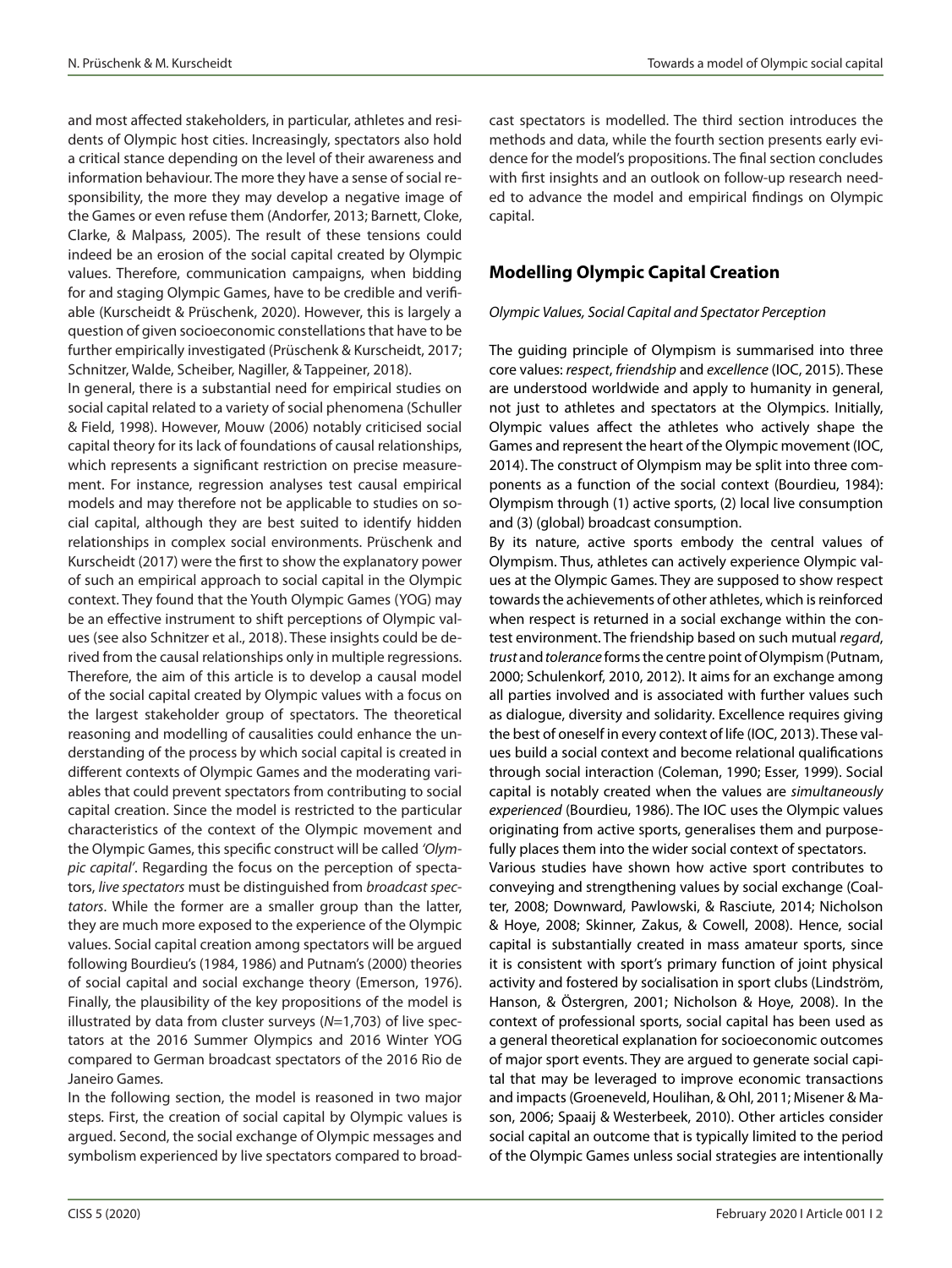incorporated into the hosting strategy, such as the 2000 Sydney Olympic Games strategy of inclusion of Australian aborigines (Koenigstorfer et al., 2019). Therefore, the Olympic Games have the potential to induce changes in the beliefs of residents and spectators when targeted in the hosting policy (Prüschenk & Kurscheidt, 2017; Schnitzer et al., 2018). In particular, Olympic experiences may inspire both residents and spectators by the Olympic idea. As a result, they tend to be less critical about the size and costs of the Olympics (Kurscheidt & Prüschenk, 2020) and to support future bids for the Games (Schnitzer, Walde, Scheiber, Nagiller, & Tappeiner, 2019). However, changes in beliefs do not necessarily cause changes in habits (Preuss, 2019). Moreover, the mechanisms of the transmission and adoption of Olympic values as a function of the given *socioeconomic environment* is not sufficiently addressed in this literature. Thus, this article attempts to theoretically model these mechanisms while focusing on spectators of Olympic Games.

The consumption of sport spectators is characterised by heterogeneity, complex behaviours and attitudes influenced by the social context (Bouchet, Bodet, Bernache-Assollant, & Kada, 2011; Van Leeuwen, Quick, & Daniel, 2002). In addition, following the theory of two-sided markets, the broadcast demand for a sporting event depends on the general interest for the event as documented by the live attendance. However, increasing commodification and commercialisation may generate mistrust from the public and harm the attachment of sport fans (Block & Polanyi, 2003; Giulianotti, 2005). In such a social environment dominated by business and political interests, the principles of Olympism are likely to be undermined and become ineffective. Silk, Andrews, and Cole (2005), for instance, conclude that the key product of the Olympic Games is no longer international understanding, as embodied in the Olympic values, but instead global capitalism and consumption.

Thus, Olympism has become a by-product of the Games, which currently are a unique global entertainment product serving diverse politico-economic interests. This has provoked substantial opposition worldwide against the Olympic Games and IOC over the past two decades (Shaw, 2008; Simons, 2015). Hence, the controversial social context of the Olympic Games has to be taken into account when modelling social capital among spectators created by Olympic values.

#### *Olympic Capital Created by Olympic Values*

The social capital generated by the Olympic movement should be examined on the basis of the following three fundamental forms of social capital (Prüschenk & Kurscheidt, 2017) introduced by Woolcock (1998) and Putnam (2000): *bonding*, *bridging* and *linking capital*. Therefore, the basic model of Olympic capital depicted in Figure 1 is developed through a theoretical analysis of the three forms of social capital based on the Olympic values. This leads to the identification of components and mechanisms of social capital creation to be discussed in the following.

Bonding capital is typically found in communities that tend to be smaller, strongly interconnected and homogeneous. This is the case in active sports (Downward et al., 2014) and may also apply to athletes at Olympic Games (Schulenkorf, 2010). Both the concept of nation, linking the teams that compete at the Olympics, and the common ideals of sports, embracing all athletes, create strong connections among the participants. Moreover, they share the same experiences, have to meet the same requirements given by the regulations of the Olympic Games and pursue the same target of showing sporting performance.



**Figure 1.** Olympic capital created by Olympic values.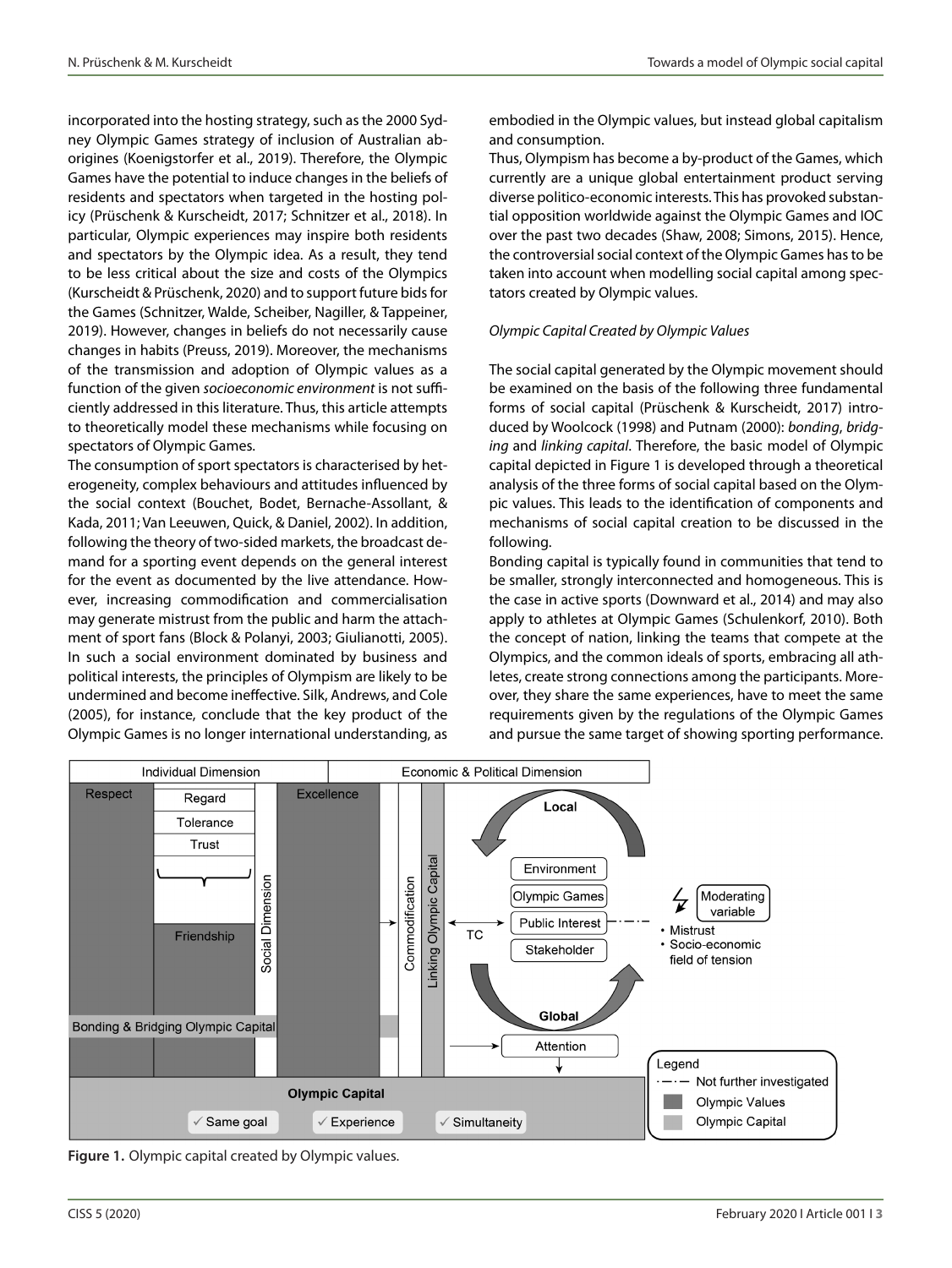Hence, despite the competition among athletes, they build a community fulfilling three criteria of effective social capital formation: *same goal*, *experience* and *simultaneity* (Bourdieu, 1986).

Spectators, in contrast to the athletes, do not necessarily have common goals, though the social and economic needs and preferences that induce their sport consumption will be similar (Trail, Fink, & Anderson, 2003). In addition, depending on the type of consumption (live vs. broadcast) and *emotional exposure*, spectators are interconnected by either a strong or weak social exchange (Granovetter, 1973; Koo & Hardin, 2008). Certainly, however, their social ties as a large group of live attendees and worldwide TV viewers are not as close as those of athletes at the Games. Thus, their interrelations rather constitute bridging capital as opposed to the stronger bonding capital in the case of athletes (Prüschenk & Kurscheidt, 2017). However, both forms of Olympic capital are to be found on the horizontal level in the model of Figure 1 because both arise from a decentralised mutual exchange of the involved communities and stakeholders. The IOC and the OCOG cannot directly control this process or intervene effectively (Christesen, 2015), but they may provide structures and platforms related to the Games that facilitate social capital formation among the involved groups (Misener & Mason, 2006) by benefitting from processes of value co-creation (Horbel, Popp, Woratschek, & Wilson, 2016; Woratschek, Horbel, & Popp, 2014).

In contrast, linking capital is directly influenced, i.e., on the vertical level in Figure 1, by the IOC, business representatives and sponsors (Christesen, 2015; Preuss, 2007b; Walker, Heere, Parent, & Drane, 2010; Xing et al., 2008). It emerges from institutionalised interrelations of stakeholders in the *economic and political dimension* of the Olympic movement and builds upon the bonding and bridging capital created in the *social dimension*. At the intersection of these dimensions, the *commodification* of the Olympic Games represents a major leverage for Olympic capital. The exciting and outstanding sporting performance, following the Olympic value of excellence, determines the entertainment product that generates global awareness, which, in turn, drives the advertising product of the Olympics. As a result, the overall Olympic capital is multiplied by the forces of the market mechanism.

However, this sphere of the model in Figure 1 is fraught with tensions caused by the diverging logics of social and professional interactions. Therefore, the Olympic value of excellence has become ambivalent in relation to social capital creation. For instance, the criticism has been presented that the athletes are transformed from social actors into producers striving for economic optimisation (Digel, 2008). At the same time, governmental and sport officials contend that elite sport encourages participation in sports and social communities (Grix & Carmichael, 2012). Hardly any nation has not utilised sport and the Olympics as a strategic instrument for pursuing politico-economic interests (Houlihan & Green, 2008). However, while the tensions have been extensively discussed in the international literature (Grix & Houlihan, 2014; Houlihan, 2012; Houlihan

& Zheng, 2013; Minnaert, 2012; Preuss, 2004; Preuss, 2007a, 2019), the virtues of commodification and professionalisation have been largely overlooked.

Christiansen (2010) found, for example, that elite athletes perceive themselves rather as professionals and appreciate the global visibility of elite sports and the Olympics. As argued above and in the model, Olympic capital creation starts with the *individual dimension* of the athletes who experience and practise Olympic values. Apparently, they manage to unite the mentioned competing logics in their self-concept. Actually, this is in line with early writings on social exchange theory. Blau (1964) argued social exchange as being linked to economic organisation since it provides the incentive framework for social interaction. Moreover, basic values are not lost with economic development (Inglehart & Baker, 2000). The resulting bonding and bridging capital is rather supplemented by the linking capital of commodification, which is also value based in the Olympic context concerning the value of excellence. Thus, it is rather a question of effective governance how this commodification impacts Olympic capital creation. Efficient institutions may reduce transaction costs (Coase, 1998) and, thereby, enable a smoother and quicker dissemination of Olympic capital. An important outcome is notably the unprecedented global media coverage of the Olympic Games (Black, 2007; Payne, 2006). This guarantees the tremendous worldwide awareness that generates the 'feel-good factor' as evidenced in major sport events (Kavetsos & Szymanski, 2010), which may also be attributed to the appreciation of Olympic values.

Hence, the mechanism of Olympic capital creation begins with the athletes practising respect (e.g., fairness in sport contests) and friendship (e.g., team spirit), but, at the same time, showcasing excellence (in particular, outstanding sporting performance). The commodification and mediatisation of Olympic excellence then turn the origin of Olympic capital from the micro-level of the individual dimension into a collective phenomenon on the macro-level of social dimension. Thus, the theoretical analysis confirms that Olympic values indeed provide a potentially powerful platform for the Olympic Games to build bridging and linking capital also collectively among the worldwide spectatorship. This insight can be particularly derived from the perspective of social exchange theory on the link between the individual and collective formation of social capital (see also Brandes, Dharwadkar, & Wheatley, 2004; Burt, 1997; First, 2017). However, communication channels play an important role in facilitating the social interaction between individual bridging groups and linking institutions (Mohr & Sohi, 1996). These issues of spectator perception of Olympic values will be argued in the following and modelled by Figure 2.

## *Transfer of Olympic Capital to Spectators by Social Exchange*

The global attention of the Olympic Games must be leveraged to convey Olympic values to the spectatorship. Generally, social capital is increasingly perceived, the more attention the good (i.e., the Olympic Games) and its attributes (i.e., Olympic values)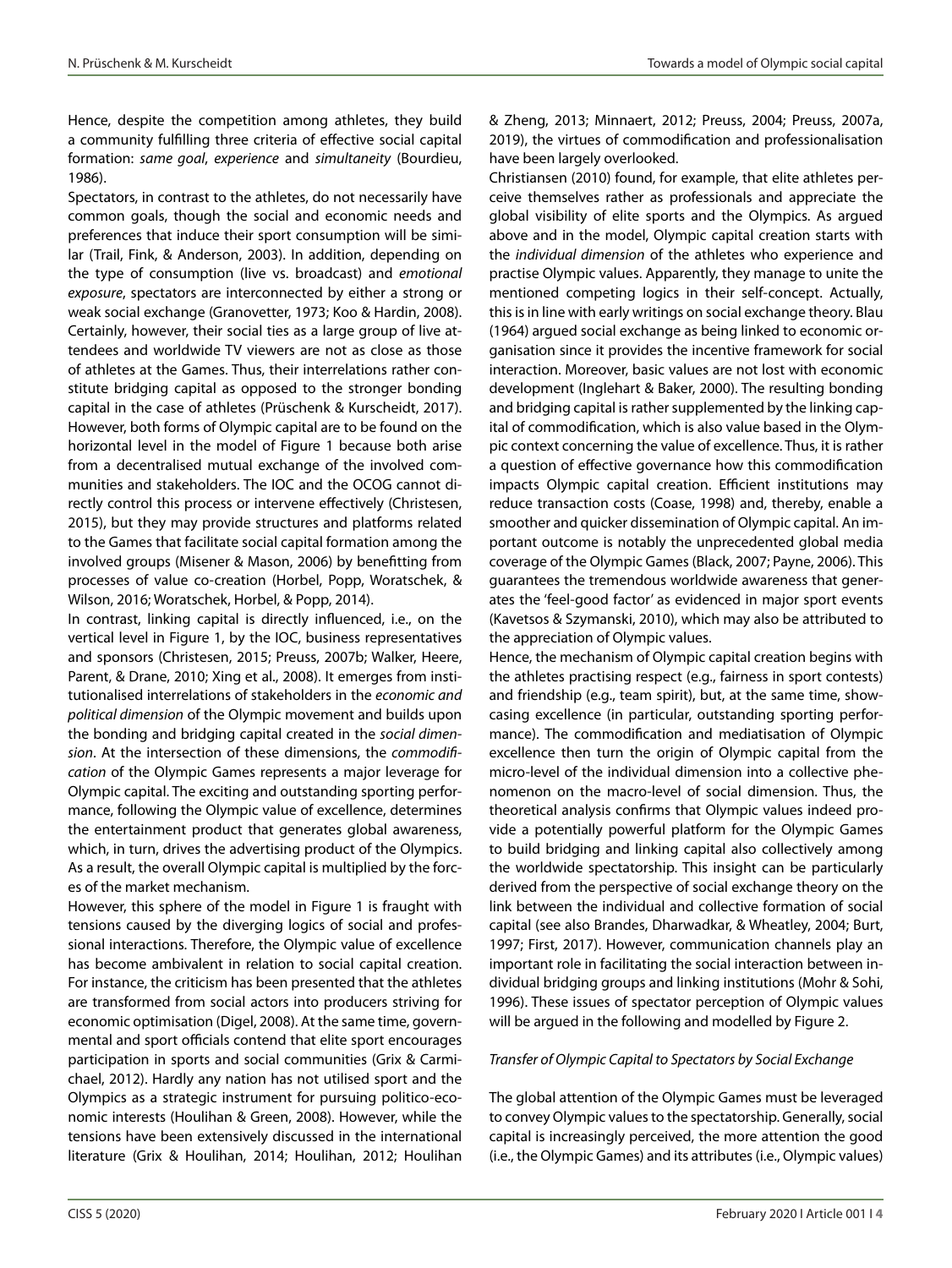

**Figure 2.** Olympic capital creation among spectators by social exchange.

receive (Ferrand & Pages, 1999; Mackenzie, 1986). In addition, the higher is the individual engagement with the object of social capital creation and the greater is the personal exposure, the larger the social capital generated (Misener & Mason, 2006; Olney, Holbrook, & Batra, 1991; Schulenkorf, 2009). However, the groups of spectators may not only differ in exposure to the Olympic Games but also perceive Olympic messages in varying contexts (Vargo & Lusch, 2016). Therefore, spectators from diverse national and cultural backgrounds may have different access to Olympic capital. In addition, the level of involvement has an impact on the perception of Olympic issues (Kurscheidt & Prüschenk, 2020; Schnitzer et al., 2018), such as future support of Olympic bids (Schnitzer et al., 2019). Moreover, viewers who collectively follow the Olympics (e.g., in a sports bar) are expected to have a different perception from those watching individually at home (Woratschek, Durchholz, Maier, & Ströbel, 2017). While such differentiations could be subject to further research, the following model in Figure 2 focusses on live spectators compared to broadcast spectators (Morley & Robins, 2002).

*Live spectators.* Individuals attending the Olympic Games may share similar consumption motives and have comparable experiences. Their perception is influenced by the following two major determinants of Olympic capital creation: *simultaneity* and *experience*. Simultaneous experiences may notably occur with regard to the atmosphere, entertainment, sporting competitions and cultural exchange (Chalip, 2006). Therefore, live spectators are not merely recipients but also actively shape the event through their social interactions (Horbel et al., 2016; Woratschek et al., 2014). Thus, such a social exchange should be understood as a *cycle* rather than a dichotomy (Crawford, 2004; Mehus, 2005). It is based on information and values that depend on the individual's experience (Cook & Rice, 2003; Emerson, 1976; Homans, 1961; Leik, 1992; Skinner, 1953). The personal exchange produces individual and social stimuli that create an atmosphere of learning (Atkinson & Wickens, 1971; Broadbent, 1963; Simon & Newell, 1964; Thorndike, 1931). In contrast to residents, whose quality of life is sometimes impaired by the hosting of the Olympic Games (e.g., by congestions, noise and crime; Schulenkorf & Edwards, 2012), spectators are only temporarily affected in a comfortable leisure context. The more they are involved and the more intense are their interactions with a large group of other spectators, the larger is the value created for all attendees (Horbel et al., 2016; Vargo, Maglio, & Akaka, 2008; Woratschek et al., 2014). In addition, common values may be mutually confirmed (Hofer, Reinders, & Fries, 2010). While attendees encounter each other and engage in intercultural contacts, they however maintain their national and social identities but share the special moments and may communicate intensely. The greater the personal input as well as the length and intensity of the emotional exposure (moderating variable), the more likely the experience is to remain in the spectators' memories (Thorson, Chi, & Leavitt, 1992). This form of recalling emotional experiences is called *episodic memory* and is characterised by the fact that it is lived. Therefore, it can be saved as a long-term memory whose importance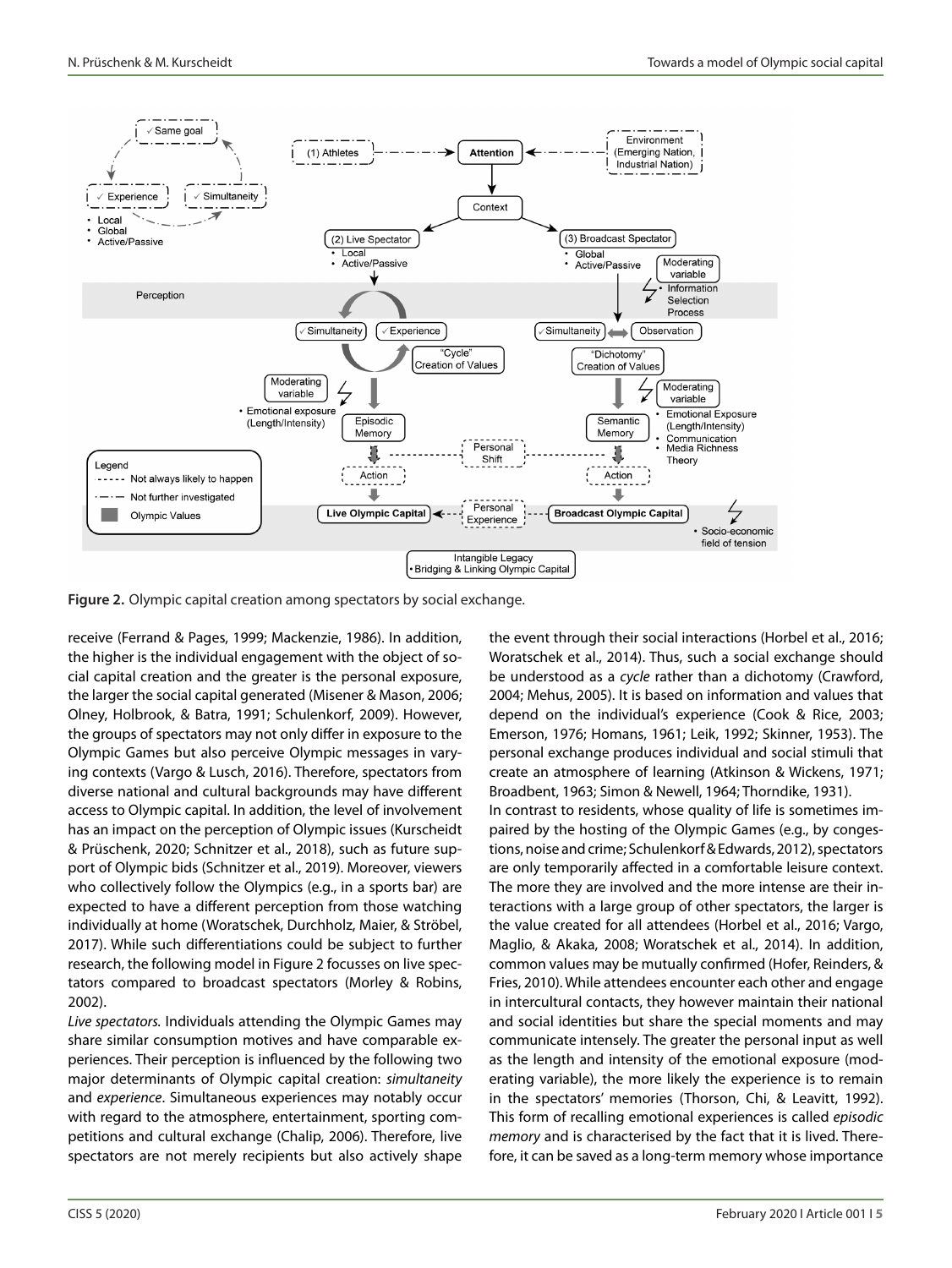is memorised proportionally to the duration of the experience (Conway, 1997). It moreover stimulates interaction with the environment (Glenberg, 1997) and further commitment (e.g., volunteering activity; Green & Chalip, 2004).

Irrespective of the tensions discussed above, live spectators enjoy a positive personal experience. However, this individual and emotional experience cannot be transferred to other locations (e.g., fan meetings such as public viewings; Uhrich & Benkenstein, 2010; Woratschek et al., 2017). This kind of social capital is inaccessible to other spectator groups because it has to be personally experienced. Observers may notice only the local atmosphere, which might stimulate their interest in attending. In the model, this special form of an intense bridging capital shall be called *live Olympic capital*. This can make attendees of Olympic Games into ambassadors of Olympic values recommending the live experience to others. In contrast, low involvement of live spectators can result in low emotional attention. This leads to inattentional blindness (Mack & Rock, 1998; Simons, 2000) and causes the Olympic capital to not be perceived (Rensink, O'Regan, & Clark, 1997).

*Broadcast spectators.* The strong personal experience of live spectators is not accessible to TV viewers. Their perception of the broadcast is embedded in everyday life and is part of an information selection (Fisher & Naumer, 2006). It is not as conscious a decision as taking vacation, travelling to the Olympic Games and attending live. In the model, the information selection is therefore understood as a moderating variable in a continuous process of attention and perception of the daily routine. It also depends on the schedules of the coverage of the Olympic Games in various communication channels, such as television, the Internet, social media and newspapers (Thompson, 1995). However, media consumers do have a pronounced interest in the Olympic Games since it is easy for them to switch off or turn away to another activity. Therefore, the *simultaneity* is given when they watch live broadcasts. However, there is no active social exchange or involvement of personal resources. Thus, their isolated viewing constitutes a *dichotomy* of value creation which is not based on an emotional exposure.

Depending on the length and intensity of the exposure, the broadcast spectator will keep the viewed content in mind. This is called *semantic memory* and is characterised by a conceptual knowledge obtained by *observation* (Conway, 1997). Consequently, broadcast spectators acquire a substantially weaker form of bridging Olympic capital than the live attendees. Nevertheless, they perceive the symbolic and informational content, which may or may not result in action that is maintained only by linking structures of the media (e.g., comments via social media). In the model, this form of weak bridging capital is called *broadcast Olympic capital*. It can be however converted into live Olympic capital if there is a personal experience that identifies the observed message as credible and confirms beliefs.

Opposed to the social capital created by live attendance, broadcast Olympic capital is centred in the mentioned field of tensions between the social and economic logic dependent to the agenda-setting of the media. More importantly, broadcasting revenue is by far the largest component of the Olympic turnover and remains with the IOC whereas the ticketing revenues are left for the OCOG (IOC, 2017; Preuss, 2004). It is therefore not surprising that the business focus of the Olympic Games has become the selling of media rights, downgrading the live event to a media content and figurehead to construct brand awareness for the Olympic movement (Maguire, Butler, Barnard, & Golding, 2008; Nickisch, 2016). Therefore, broadcast Olympic capital is subject to a communicated reality that may be distorted by the media coverage and could result in likewise distorted memories (Tversky & Kahneman, 1973).

*Testable propositions.* The modelling of Olympic capital discussed in this section and depicted in Figures 1 and 2 provided a number of testable propositions. In particular, the mechanisms of Olympic capital creation were argued in much more detail than in the previous literature. Moreover, sound statements were derived on the causalities of Olympic capital formation. However, the whole complexity of the theoretical modelling cannot be expected to be captured in one coherent empirical approach. Notwithstanding, the remainder of this article addresses at least some basic tests of the key propositions to illustrate the empirical plausibility of the model. The following two propositions are selected for this early evidence of the developed theory:

- Proposition 1: The Olympic capital created by Olympic values among live spectators is higher than that among broadcast spectators;
- Proposition 2: A higher intensity of emotional exposure and a positive environment result in higher Olympic capital.

## **Methods and data**

The data used for the empirical tests to be presented in the next section were gathered by a cluster sampling (*N*=1,703) of two surveys of live spectators at Olympic events and one survey of broadcast spectators. For the first cluster (*N*=243), live spectators at the Winter YOG, held from 12 to 21 February 2016 in Lillehammer, Norway, were surveyed (IOC, 2016b). The second cluster (*N*=1,118) of broadcast spectators was drawn from non-sporting-event occasions in a medium-sized German town (Bayreuth, Northern Bavaria) during the run-up to the 2016 Summer Olympic Games. The third cluster (*N*=342) was sampled among live spectators at the Summer Olympic Games staged from 5 to 21 August 2016 in Rio de Janeiro, Brazil (IOC, 2016a). As a self-motivated study, the surveys were free of any heteronomous interests but had to cope with limited funding. Therefore, a cost-effective and still statistically viable sampling procedure was chosen. It is a purposeful, multistage cluster sampling that sufficiently captures control groups for the research aim. Such a sampling is recommended when the distribution of the studied subject in the population is unknown and will be approximately representative with rising sample size (Li, Pitts, & Quarterman, 2008).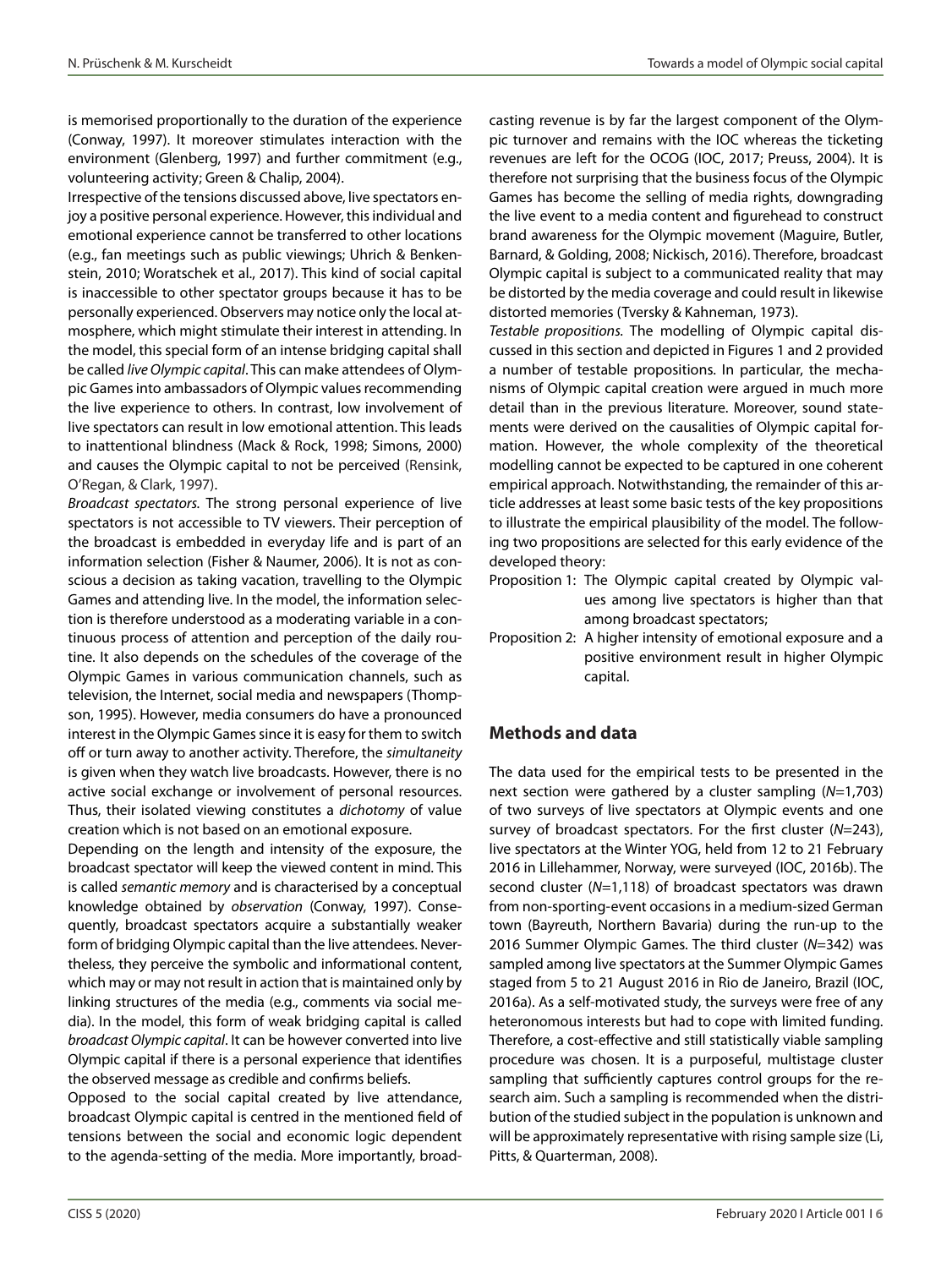However, representativeness is not a major concern of this research given that the relationship between the measured constructs is in the centre of interest and because a control group design helps to detect the relevant relationships (Jones, 2015). More important according to the theoretical model was to capture different environments of Olympic capital creation influencing spectator perception. In this regard, the Winter YOG in Lillehammer can be qualified as a very positive environment for conveying Olympic values. The event built upon the legacy of the 1994 Winter Olympic Games, which is seen as one of the best Winter Games ever (IOC, 2016c; Owen, 2014). The new and more modest format of the YOG is moreover argued as a particularly suitable platform for conveying Olympic values (Prüschenk & Kurscheidt, 2017).

In contrast, the intensity of the emotional exposure is lower than that found at the much larger 2016 Summer Olympic Games in Rio de Janeiro, while the environment of those Games was partially described as the worst ever (Gibson, 2014). The city and the country were suffering from various social, economic and political problems at the time. Cost over-runs, corruption scandals, safety and pollution issues overshadowed the event. In addition, health risks caused by a Zika virus epidemic frightened the athletes and visitors (Phillips, 2016). Thus, the question arises whether Olympic capital is still generated under such circumstances. Finally, the German sample of broadcast spectators was gathered between 1 and 29 July 2016 shortly before the Rio Games. Therefore, respondents might have been influenced by controversial media coverage. However, at the same time, the awareness of broadcast spectators for the Games was generally given due to the public debate on the Olympics ahead of the event.

All surveys were conducted by direct social contact with survey assistants and on a self-administered, paper-pencil basis. This procedure represents a reliable sampling and forces control of every questionnaire during data entry. Thus, invalid or dubious responses are easily detected (Li et al., 2008). The questionnaire was available in German, English and Portuguese to facilitate understanding and took approximately 10 minutes for the respondents. It was designed as a multipurpose instrument asking questions on the perception of Olympic values and item batteries on attitudes towards social, economic and political issues of the Games and the Olympic movement. Sociodemographic characteristics closed the questionnaire. For the measurement, 5-point Likert scales (1='disagree' to 5='agree'), partly complemented by the choice 'don't know' (=0), were applied (Jones, 2015). With regard to statistical validity and efficiency, 5-point Likert scales have been shown in recent methods research to be equivalent to larger scales and have the advantage of being very intuitive (Revilla, Saris, & Krosnick, 2014; Wakita, Ueshima, & Noguchi, 2012).

Since the purpose of the data analysis in this article is simply to illustrate the plausibility of the developed model in relation to the above raised Propositions 1 and 2, it is sufficient to focus on the perception of Olympic values as a measure of Olympic capital. The following two variables are relevant:

(1) VALUESIMP measures whether the respondents think that Olympic values are important at the Olympic Games (0='don't know' to 5='agree'), and (2) OLYMPVALUES represents the mean of eleven values associated with the Olympic Games (1='disagree' to 5='agree'; excellence, respect, friendship, dialogue, diversity, tolerance, fair play, solidarity, development, peace and inspiration; Cronbach's α=.87). Both empirical constructs were related to binary variables (1=yes, 0=no) representing the three surveys and, thus, testing for differences in the perceptions of live spectators at the Rio Olympics (RIOLIVE) versus live spectators at the YOG (LILLELIVE) and (German) broadcast spectators (GERMRIOTV). Descriptives, analyses of variance, correlations and regressions, without considering control variables (Jones, 2015; Wooldridge, 2013), were applied using *Stata/SE 13.1*.

# **Empirical Results**

## *Descriptive Statistics and Hypothesis Testing*

Table 1 presents the descriptive statistics. It can be observed that VALUESIMP has a high overall mean, which is obviously driven by the general interest of all three spectator groups in the Olympic Games. As expected, the highest mean is found among the live spectators of the Rio Olympics, which is closely followed by the attendees of the YOG. The broadcast spectators rate considerably lower. Still, they are affirmative on average. This finding is the first indication that substantial bridging Olympic capital is observable and that Proposition 1 that Olympic capital among live spectators is greater than that among broadcast spectators is plausible. Moreover, the average score of Rio visitors exceeds that of the YOG attendees, who presumably exhibit less emotional exposure due to the smaller nature of the event, which features less known young athletes. In addition, the Rio live spectators attended the established platform or symbol of the Olympic idea, and thus, the question of the importance of Olympic values at the Games was closer to their current experience.

However, regarding OLYMPVALUES, the result is not confirmed. Here, the YOG attendees show slightly higher rates on average than the visitors of the Rio Olympics, while the TV viewers again rate the lowest. Here, the positive environment of the YOG may come into play. It may also be that people attending the less prestigious YOG tend to be more value oriented in general, while the Rio visitors instead seek outstanding entertainment at an event of global esteem.

However, the standard deviation of the live spectators of the YOG is slightly higher than that of those at the Rio Summer Games. Therefore, the question arises of whether the descriptive evidence holds in inference testing. A *Kruskal-Wallis test* will disclose whether or not the three samples differ in Olympic capital. Indeed, both for VALUESIMP,  $χ<sup>2</sup>(2, N=1,691)=90.6,$  $p$ <.001, and OLYMPVALUES,  $\chi^2$ (2, *N*=1,529)=416, *p*<.001, the samples are found to be significantly different. However, Dunn and Conover-Iman tests, respectively, prove that the findings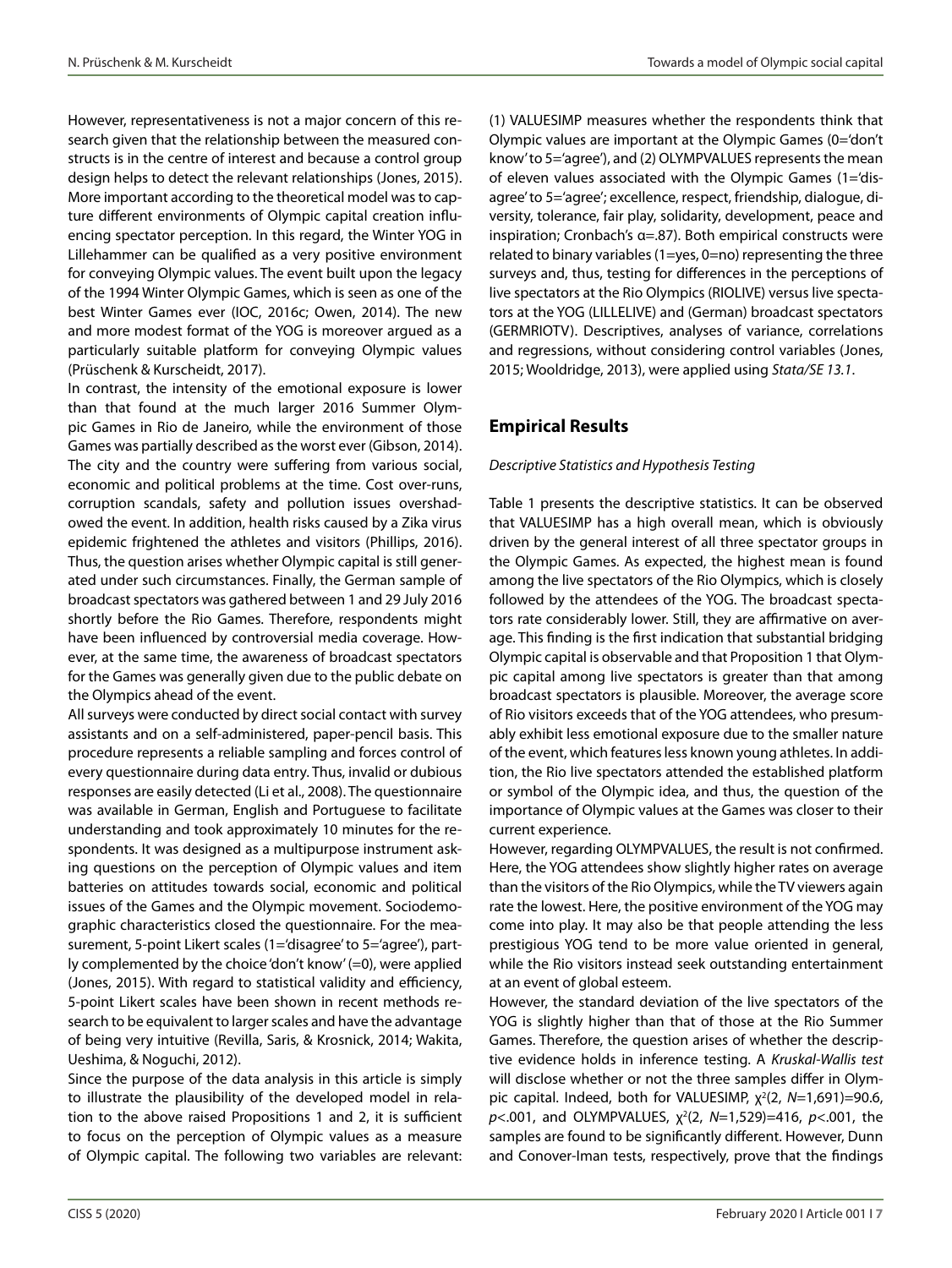#### **Table 1.** Descriptive results on Propositions 1 and 2.

|                                       | <b>VALUESIMP</b> |           |     |       | <b>OLYMPVALUES</b> |      |      |       |
|---------------------------------------|------------------|-----------|-----|-------|--------------------|------|------|-------|
| Sample                                | M                | <b>SD</b> | Mdn | N     | M                  | SD   | Mdn  | N     |
| German broadcast spectators Rio 2016  | 3.86             | 1.22      | 4   | 1,112 | 3.48               | 0.64 | 3.55 | 1,023 |
| Rio Summer Games 2016 live spectators | 4.45             | 0.91      | 5   | 339   | 4.21               | 0.54 | 4.27 | 292   |
| Lillehammer YOG 2016 live spectators  | 4.36             | 0.95      | 5   | 240   | 4.29               | 0.67 | 4.36 | 214   |
| Total sample                          | 4.05             | 1.16      | 4   | 1,691 | 3.74               | 0.73 | 3.82 | 1,529 |

Notes: VALUESIMP stands for the variable (0='don't know' to 5='agree') on the item 'Olympic values' within the item battery 'How important are the following aspects for Olympic Games?'. OLYMPVALUES stands for the mean of eleven values associated with the Olympic Games (1='disagree' to 5='agree'; excellence, respect, friendship, dialogue, diversity, tolerance, fair play, solidarity, development, peace and inspiration; Cronbach's α=.87).

are clearly dominated by the consistently lower ratings of the broadcast spectators, whereas the two groups of live spectators do not significantly differ (for VALUESIMP, *z*=1.29, *p*=.30, and for OLYMPVALUES, *z*=-1.48, *p*=.21, in the Conover-Iman tests with Bonferroni adjustment).

The hierarchy among the three samples found in the descriptive statistics is maintained, with the Rio visitors yielding the highest average rank (1,021) for VALUESIMP in the Kruskal-Wallis test, followed by the YOG attendees (973), while the opposite is true for OLYMPVALUES (1,120 versus 1,070). Hence, Proposition 1 that Olympic capital among live spectators tends to be higher than that among broadcast spectators is confirmed. However, the findings on the emotional exposure and environment, when comparing the two groups of live spectators (Proposition 2), are mixed with regard to the different constructs of Olympic values. Therefore, the differences between the Rio visitors and YOG attendees (by LILLELIVE) should be examined for the subsample of live spectators. *Mann-Whitney U tests* between the two live spectator groups reveal that they are significantly different for OLYMPVALUES, *z*=-2.60, *p*<.01, *r*=-.07, but not for VALUESIMP, *z*=1.32, *p*=.19, *r*=.05. Thus, further data analyses on the full sample are needed.

#### *Correlation and Regression Analysis*

The Spearman rank correlations shown in Table 2 reveal high significances throughout and a consistently stronger positive relationship between the proxies for Olympic capital and RIOLIVE compared with LILLELIVE. In contrast, GERMRIOTV is negatively correlated with VALUESIMP, documenting a distinct difference from the live spectators because RIOLIVE and LIL-LELIVE are positively linked to the value construct. Regarding

**Table 2.** Rank correlation and regression results on Propositions 1 and 2.

|                  |       |                          | <b>VALUESIMP</b>                                    | <b>OLYMPVALUES</b>       |                          |  |  |
|------------------|-------|--------------------------|-----------------------------------------------------|--------------------------|--------------------------|--|--|
|                  |       | Spearman coefficient     | Ordered probit beta coefficient                     | Spearman coefficient     | OLS beta coefficient     |  |  |
| <b>GERMRIOTV</b> |       | $-0.26***$               | -                                                   | $-0.52***$               | $\overline{\phantom{0}}$ |  |  |
| <b>RIOLIVE</b>   |       | $0.18***$                | $0.65***$                                           | $0.33***$                | $0.40***$                |  |  |
| <b>LILLELIVE</b> |       | $0.11***$                | $0.53***$                                           | $0.31***$                | $0.39***$                |  |  |
|                  | N     | 1,572                    | 1,691                                               | 1,572                    | 1,526                    |  |  |
|                  | $R^2$ | $\overline{\phantom{0}}$ | 0.076 (McKelvey-Zavoina's $R^2$ ),<br>$x^2$ =106*** | $\overline{\phantom{0}}$ | $0.25, F = 249***$       |  |  |

Notes: VALUESIMP stands for the variable (0='don't know' to 5='agree') on the item 'Olympic values' within the item battery 'How important are the following aspects for Olympic Games?'. OLYMPVALUES stands for the mean of eleven values associated with the Olympic Games (1='disagree' to 5='agree'; excellence, respect, friendship, dialogue, diversity, tolerance, fair play, solidarity, development, peace and inspiration; Cronbach's α=.87). GERMRIOTV, RIOLIVE and LIL-LELIVE stand for binary variables (1=yes, 0=no), controlling for the three cluster surveys of German broadcast spectators of the Rio Summer Games 2016, live spectators at the Rio Summer Games 2016 and live spectators at the Lillehammer YOG 2016, respectively. The significance levels are \* p < 0.05, \*\* p < 0.01, \*\*\*  $p < 0.001$ .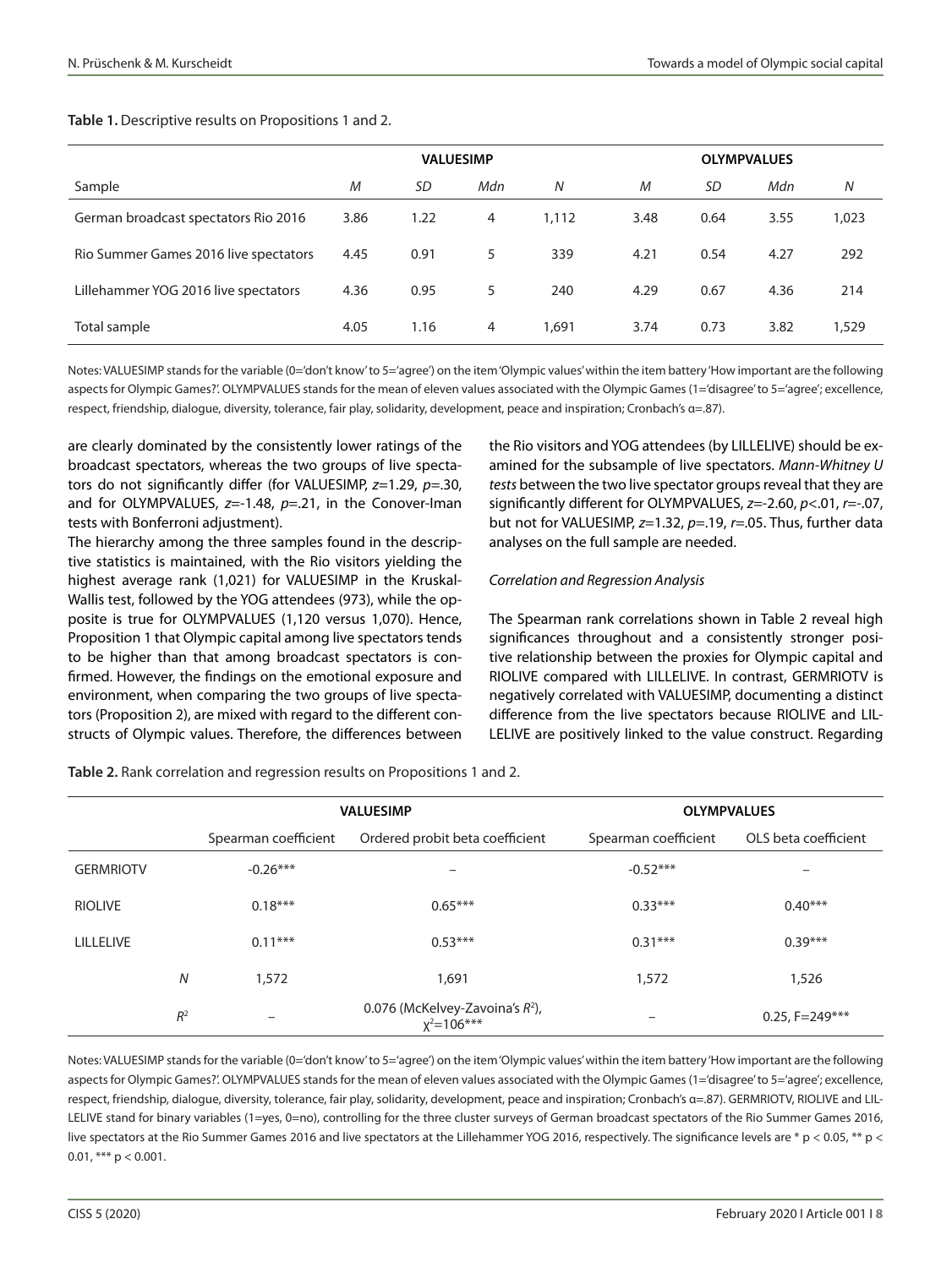OLYMPVALUES, the gap between the effect size of GERMRIOTV and those of RIOLIVE and LILLELIVE is accentuated, while the results of the live spectators are closer. Hence, in contrast to the previous evidence, the Rio visitors now appear to exhibit significantly more Olympic capital than the YOG attendees, which may be attributed to a more intense emotional exposure at the larger Rio Olympics. Moreover, the findings are robust based on the Pearson correlations, indicating that parametric regression analyses of the constructs of Olympic capital towards RIO-LIVE and LILLELIVE as explanatory variables (i.e., the broadcast group represents the base estimation) are expected to yield meaningful results.

Since VALUESIMP is a Likert-scaled variable, ordered probit or logit models must be applied (Wooldridge, 2013). In the probit regression shown in Table 2, RIOLIVE again has a significantly stronger effect on VALUESIMP than LILLELIVE. However, although the regression is significant, the model fit is weak without further control variables. Nevertheless, the finding that RI-OLIVE explains VALUESIMP slightly better than LILLELIVE is also documented by the higher average change in the probabilities of 0.085 versus 0.069 as predicted by the probit model. In addition, the results are robust, both in an ordered logit model and in regressions on a binary variant of VALUESIMP accentuating affirmative answers (1='agree' and 'somewhat agree', 0=otherwise). Hence, the higher explanatory power of RIOLIVE in causal regression models underlines the correlation findings.

Finally, this is also tested for OLYMPVALUES in the OLS regression shown in Table 2, which yields a high explanation of variance, given that no control variables are considered in this simple modelling. Again, it is confirmed that the marginal effect of RIOLIVE on OLYMPVALUES is slightly higher than the predictor of LILLELIVE. Thus, in both the correlation and regression analyses, it is found that the Rio visitors rate Olympic values significantly higher than the YOG attendees, further proving the relevance of emotional exposure as stated in Proposition 2. However, the difference in Olympic capital evidenced by the two live spectator groups is marginal. Consequently, the results may change when controlling for confounders, which could strengthen the impact of the positive environment at the Lillehammer YOG on the perception of Olympic values. Hence, the results presented here for Proposition 2 are not conclusive in terms of whether emotional exposure has a stronger effect on Olympic capital than a positive environment or vice versa.

## **Discussion and Conclusion**

The Olympic movement and its primary product, the Olympic Games, benefit from the value foundation of Olympism (Coubertin, 2000), which is unique in the global sports world. This not only fosters the brand of the Olympic rings and customer loyalty (Davis, 2012; Seguin et al., 2008) but is also the starting point of social capital creation through the Olympic key values of respect, friendship and excellence. Along the perception, simultaneous experience and cultural practice of the Olympic values, they are transformed from the individual level to a collective level and, thus, form bonding and bridging social capital (Bourdieu, 1986; Putnam, 2000), particularly among Olympic athletes and spectators. At that point of the process, the commodification of the Olympic value of excellence leverages Olympic capital via extensive global media coverage and supplements linking social capital in the economic and political sphere.

At the same time, this phase is fraught with tensions due to the diverging logics of social and professional interactions and may also cause erosion of the Olympic capital. In this context, it is crucial that the largest Olympic stakeholder group of the worldwide spectatorship is effectively reached by the Olympic message. It was argued that live spectators run through a cycle of shared simultaneous experiences, resulting in an episodic memory of Olympic values that is stronger and more sustainable than the semantic memory developed by broadcast spectators based on dichotomous observation. Additionally, the perception of Olympic values by the latter may be distorted by information selection and media coverage. However, for both spectator groups, the length and intensity of the emotional exposure is a moderating variable. This reasoning was depicted in two graphical models, proposing notably that live Olympic capital is larger than broadcast Olympic capital (Proposition 1). Then, the propositions were tested using data collected from three surveys of German broadcast spectators of the 2016 Rio Summer Olympics, live attendees at those Games and visitors to the 2016 Lillehammer Winter YOG. Moreover, the two latter samples enabled an examination of Proposition 2 concerning emotional exposure and environment when comparing the live spectator groups at the large Summer Games with those at the smaller, less prestigious Olympic event format.

First, the empirical results overall showed a high appreciation of the Olympic values and, thus, documented considerable Olympic capital. Second, Proposition 1 was clearly confirmed that live spectators exhibit a significantly larger Olympic capital than broadcast spectators. Third, it was found that the Rio visitors rate Olympic values significantly higher than YOG attendees do (Proposition 2). However, the difference in Olympic capital between the two live spectator groups is marginal. The higher Olympic capital for Rio visitors may be attributed to the more intense emotional exposure at the Olympic Games, while the small difference may be explained by the positive environment of the YOG in Lillehammer or the more value-oriented spectatorship at the modest event format (Prüschenk & Kurscheidt, 2017).

However, the empirical study did not control for confounding effects in either the individual and social dimensions or the economic and political dimensions of Olympic capital creation. For instance, preferences for sport and the Olympics, motives for visiting the event, attitudes towards the governance of the Olympic Games and the Olympic movement as well as sociodemographics can be expected to influence the perception of the Olympic values. Thus, more sophisticated, multiple regression models should be tested on the data to examine the incremen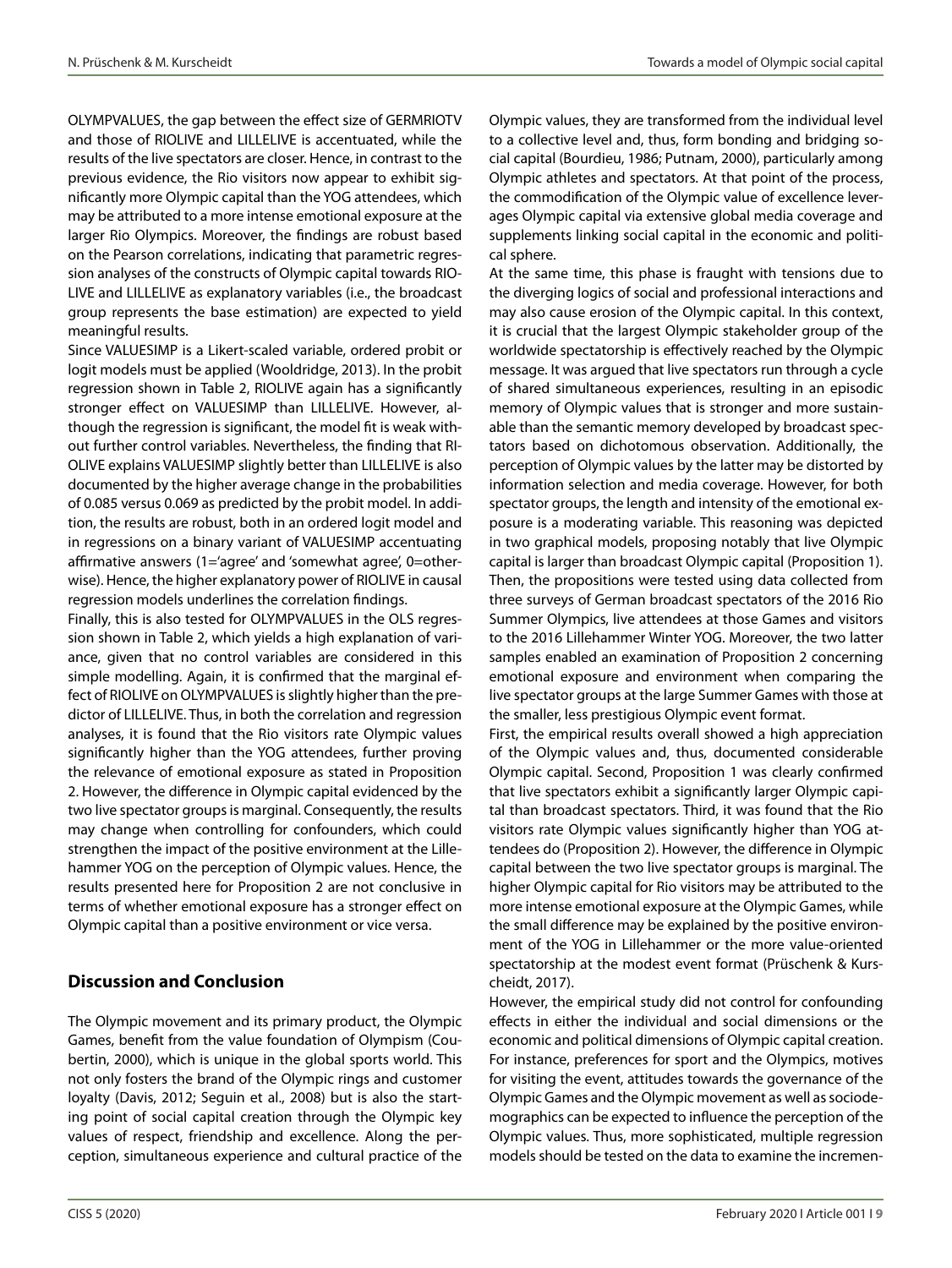tal effect of emotional exposure and the environment (Proposition 2). The evidence might lead to different conclusions on the two constructs.

However, this follow-up research will benefit from the theory concerning the process and causalities of Olympic capital creation developed in this article. Such detailed reasoning on the formation of social capital on the basis of the Olympic values was missing in the previous literature. Moreover, the theoretical determinants and structure of the model may be generalisable to other areas of social capital creation, in sports and beyond. In addition to empirically studying Propositions 1 and 2, two further theoretical insights are notable. First, the commercialisation of the Olympic Games is not necessarily detrimental to Olympic capital creation because in particular, the media coverage also contributes to the global dissemination of Olympic values. The relevant question is how well the commercialisation – as the commodification of the Olympic value of excellence – is governed and balanced with the conveyance of other Olympic values (i.e., respect and friendship). Second, the lower Olympic capital creation among broadcast spectators compared to the live attendees may be leveraged.

The aim of a strategic event leveraging approach should be to interlink the semantic memory of TV viewers and the episodic memory of live spectators and other highly involved stakeholder groups. The lack of personal exchange could be compensated by accompanying communication to build a global bridge. According to media richness theory, complex contents require complex transmitters (Robert & Dennis, 2005). In particular, stable relationships with trustworthy media partners ought to be developed to generate lasting effects for the conveyance of Olympic values (Hall & Widén-Wulff, 2008; Lee & Maguire, 2009). Life-long learning through a constant exchange of values and information could generate not only Olympic capital but also an investment in business development (Biesta, 2006; Field, 2005). A positive perception has a definitively stronger impact on the willingness to apply experience and take selfactions (Biscaia, Correia, Rosado, Maroco, & Ross, 2012).

In future research, these considerations may be further developed theoretically, and effective governance models and management strategies should be identified. Moreover, the topic still warrants empirical work regarding diverse issues, which may be guided by the presented model. In this article, the purpose of the data analysis was simply to illustrate the plausibility of the model. To address the statistical limitations of this early evidence beyond the mentioned multivariate analyses, further sampling is needed. Larger surveys with a more culturally and statistically diverse population should be conducted. If and where possible, representative samples would be highly desirable, though they are difficult and costly to construct. Improved evidence will certainly contribute to an explorative refinement of the deductive model discussed here. Ultimately, future modelling and findings will lead to more tangible policy and management implications, whereas the present article focussed on a basic theoretical understanding of Olympic capital creation.

## **Funding**

The publication of this research was supported by the German Research Foundation (DFG) and the University of Bayreuth within the funding programme for Open Access Publishing.

## **Competing Interests**

The authors have declared that no competing interests exist.

## **Data Availability Statement**

All relevant data are within the article.

## **References**

- Andorfer, V. A. (2013). Ethical consumption in Germany. A crosssectional analysis of determinants of fair trade consumption (200-2010). *Zeitschrift für Soziologie, 42*(5), 424–443. doi: 10.1515/zfsoz-2013-0505
- Atkinson, R. C., & Wickens, T. D. (1971). Human memory and the concept of reinforcement. In R. Glaser (Ed.), *The nature of reinforcement: Part I* (pp. 99–186). Pittsburgh: University Learning Research and Development Center.
- Barnett, C., Cloke, P., Clarke, N., & Malpass, A. (2005). Consuming ethics: Articulating the subjects and spaces of ethical consumption. *Antipode, 37*(1), 23–45. doi: 10.1111/j.0066- 4812.2005.00472.x
- Berkes, F. (2008). Commons in a multi-level world. *International Journal of the Commons, 2*(1), 1–6. doi: 10.18352/ijc.80
- Biesta, G. (2006). What's the point of lifelong learning if lifelong learning has no point? On the democratic deficit of policies for lifelong learning. *European Educational Research Journal, 5*(3/4), 169–180. doi: 10.2304/eerj.2006.5.3.169
- Biscaia, R., Correia, A., Rosado, A., Maroco, J., & Ross, S. (2012). The effects of emotions on football spectators' satisfaction and behavioural intentions. *European Sport Management Quarterly, 12*(3), 227–242. doi: 10.1080/16184742.2012.679949
- Black, D. (2007). The symbolic politics of sport mega-events: 2010 in comparative perspective. *Politikon, 34*(3), 261–276. doi: 10.1080/02589340801962536
- Blau, P. M. (1964). *Exchange and power in social life*. New York, NY: John Wiley.
- Block, F., & Polanyi, K. (2003). Karl Polanyi and the writing of the great transformation. *Theory and Society, 32*(3), 275–306. doi: 10.1023/a:1024420102334
- Bouchet, P., Bodet, G., Bernache-Assollant, I., & Kada, F. (2011). Segmenting sport spectators: Construction and preliminary validation of the Sporting Event Experience Search (SEES) scale. *Sport Management Review, 14*(1), 42–53. doi: 10.1016/j.smr.2010.02.001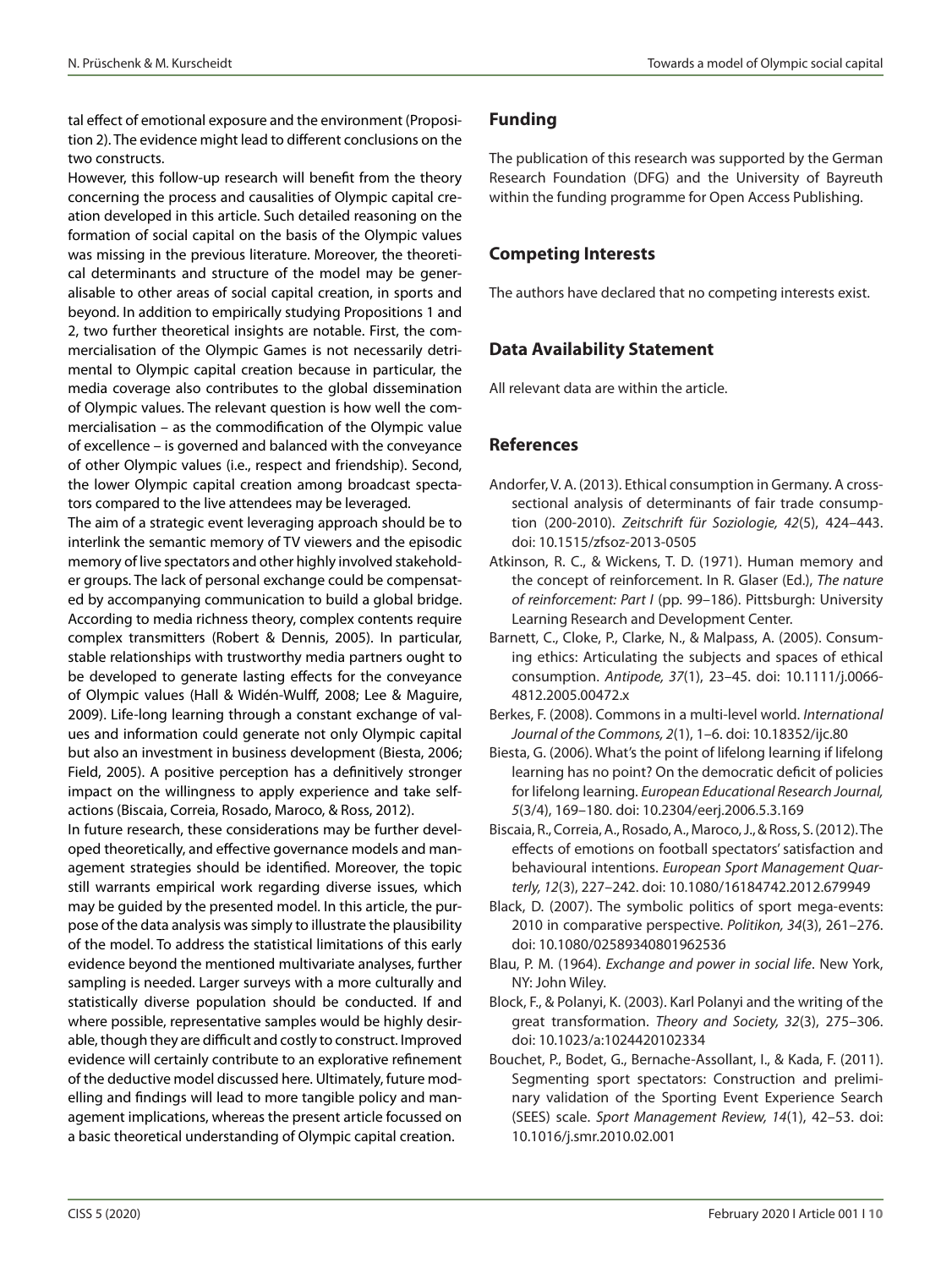- Bourdieu, P. (1984). *Distinction: A social critique of the judgement of taste*. Cambridge, MA: Harvard University Press.
- Bourdieu, P. (1986). The forms of capital. In J. G. Richardson (Ed.), *Handbook of theory and research for the sociology of education* (pp. 241–258). New York, NY: Greenwood Publishing.
- Brandes, P., Dharwadkar, R., & Wheatley, K. (2004). Social exchanges within organizations and work outcomes: The importance of local and global relationships. *Group & Organization Management, 29*(3), 276–301. doi: 10.1177/1059601103257405
- Broadbent, D. E. (1963). Flow of information within the organism. *Journal of Verbal Learning and Verbal Behavior, 2*(1), 34–39. doi: 10.1016/s0022-5371(63)80065-1
- Burt, R. S. (1997). The contingent value of social capital. *Administrative Science Quarterly, 42*(2), 339–365. doi: 10.2307/2393923
- Chalip, L. (2006). Towards social leverage of sport events. *Journal of Sport & Tourism, 11*(2), 109–127. doi: 10.1080/14775080601155126
- Christesen, P. (2015). *Pulling the pieces together: Social capital and the Olympics, ancient and modern*. Society for Classical Studies. Retrieved from https://classicalstudies.org/annualmeeting/147/abstract/pulling-pieces-together-social-capital-and-olympics-ancient-and-modern
- Christiansen, A. V. (2010). 'We are not sportsmen, we are professionals': Professionalism, doping and deviance in elite sport. *International Journal of Sport Management and Marketing, 7*(1/2), 91–103. doi: 10.1504/IJSMM.2010.029714
- Coalter, F. (2008). Sport-in-development: Development for and through sport? In M. Nicholson & R. Hoye (Eds.), *Sport and social capital* (pp. 39–68). Oxford: Butterworth-Heinemann.
- Coase, R. (1998). The new institutional economics. *American Economic Review, 88*(2), 72–74.
- Coleman, J.S. (1990). *Foundations of social theory*. Cambridge, MA: Harvard University Press.
- Conway, M. A. (1997). The inventory of experience: Memory and identity. In J. W. Pennebaker, D. Paez, & B. Rimé (Eds.), *Collective memory of political events: Social psychological perspectives* (pp. 21–45). New Jersey: Lawrence Erlbaum Associates.
- Cook, K. S., & Rice, E. (2003). Social exchange theory. In J. Delamater (Ed.), *Handbook of social psychology* (pp. 53–76). New York: Kluwer Academic/Plenum Publishers.
- Crawford, G. (2004). Consuming sport: Fans, sport and culture. *International Journal of Sports Marketing and Sponsorship, 6*(2), 47–62. doi: 10.1108/ijsms-06-02-2004-b007.
- Coubertin, P. de (2000). Olympism. Selected writings. In N. Müller (Ed.), *Olympism. Selected writings* (pp. 51–751). Lausanne: International Olympic Committee.
- Dauvergne, P., & Lister, J. (2012). Big brand sustainability: Governance prospects and environmental limits. *Global Environmental Change, 22*(1), 36–45. doi: 10.1016/j.gloenvcha.2011.10.007
- Davis, J. A. (2012). *The Olympic Games effect: How sports marketing builds strong brands*. Singapore: John Wiley & Sons.
- Digel, H. (2008). The risks of the Youth Olympic Games. *Viewpoint, 23*(3), 53–58.
- Downward, P., Pawlowski, T., & Rasciute, S. (2014). Does associate behaviour raise social capital? A cross-country analysis of trust. *Eastern Economic Journal, 40*(2), 150-165. doi: 10.1057/eej.2013.26
- Emerson, R. M. (1976). Social exchange theory. *Annual Review of Sociology, 2*(1), 335–362. doi: 10.1146/annurev. so.02.080176.002003
- Esser, H. (1999). *Soziologie: Allgemeine Grundlagen [Foundations of sociology]* (3rd ed.). Frankfurt a.M.: Campus.

Ferrand, A., & Pages, M. (1999). Image management in sport organisations: The creation of value. *European Journal of Marketing, 33*(3/4), 387–402. doi: 10.1108/03090569910253224

- Field, J. (2005). *Social capital and lifelong learning*. Bristol: Policy Press.
- First, S. (2017). *Integrating social capital theory in social exchange theory*. Retrieved from https://owlcation.com/social-sciences/Integrating-Social-Capital-and-Social-Exchange-Theory
- Fisher, K. E., & Naumer, C. M. (2006). Information grounds: Theoretical basis and empirical findings in information flow in social settings. In A. Spink & C. Cole (Eds.), *New directions in human information behavior* (pp. 93–111). Dordrecht: Springer.
- Gibson, O. (2014). Rio 2016 Olympic preparations damned as 'worst ever' by IOC. Retrieved from https://www.theguardian.com/sport/2014/apr/29/rio-2016-olympic-preparations-worst-ever-ioc
- Giulianotti, R. (2005). Sport spectators and the social consequences of commodification: Critical perspectives from Scottish football. *Journal of Sport and Social Issues, 29*(4), 386–410. doi: 10.1177/0193723505280530
- Glenberg, A. M. (1997). What memory is for. *Behavioral and Brain Sciences, 20*(1), 1–19. doi: 10.1017/S0140525X97470012
- Granovetter, M. S. (1973). The strength of weak ties. *American Journal of Sociology, 78*(6), 1360–1380. doi: 10.1086/225469
- Green, C., & Chalip, L. (2004). Paths to volunteer commitment: Lessons from the Sydney Olympic games. In R. A. Stebbins & M. Graham (Eds.), *Volunteering as leisure/leisure as volunteering: An international assessment* (pp. 49–67). Wallingford: CABI.
- Grix, J., & Carmichael, F. (2012). Why do governments invest in elite sport? A polemic. *International Journal of Sport Policy and Politics, 4*(1), 73–90. doi: 10.1080/19406940.2011.627358
- Grix, J., & Houlihan, B. (2014). Sports mega-events as part of a nation's soft power strategy: The cases of Germany (2006) and the UK (2012). *British Journal of Politics & International Relations, 16*(4), 572–596. doi: 10.1111/1467-856X.12017
- Groeneveld, M. M., Houlihan, B., & Ohl, F. (2011). *Social capital and sport governance in Europe*. New York, London: Routledge.
- Hall, H., & Widén-Wulff, G. (2008). Social exchange, social capital and information sharing in online environments: Lessons from three case studies. In M.-L. Huotari & E. Davenport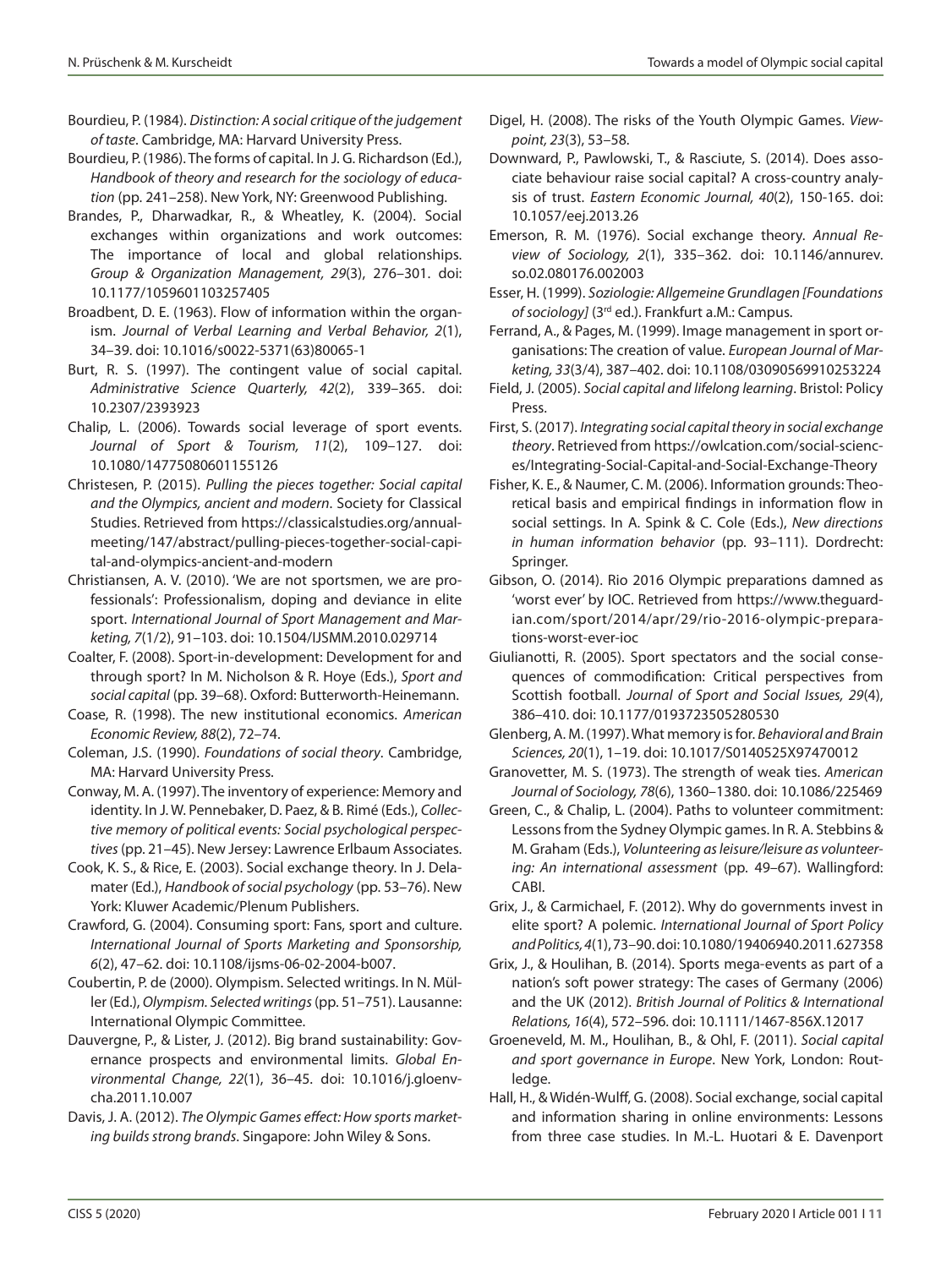(Eds.), *From information provision to knowledge production* (pp. 73–86). Oulu: University of Oulu.

- Hofer, M., Reinders, H., & Fries, S. (2010). Wie sich die Werte ändern [How values change]. *Zeitschrift für Entwicklungspsychologie und pädagogische Psychologie, 42*(1), 26–38. doi: 10.1026/0049-8637/a000003
- Homans, G. C. (1961). *Social behavior: Its elementary forms*. New York: Harcourt, Brace & World.
- Horbel, C., Popp, B., Woratschek, H., & Wilson, B. (2016). How context shapes value co-creation: Spectator experience of sport events. *Service Industries Journal, 36*(11–12), 510–531. doi: 10.1080/02642069.2016.1255730
- Houlihan, B. (2012). Sport policy convergence: A framework for analysis. *European Sport Management Quarterly, 12*(2), 111– 135. doi: 10.1080/16184742.2012.669390
- Houlihan, B., & Green, M. (2008). *Comparative elite sport development: Systems, structures and public policy*. Oxford: Butterworth-Heinemann.
- Houlihan, B., & Zheng, J. (2013). The Olympics and elite sport policy: Where will it all end? *International Journal of the History of Sport, 30*(4), 338–355. doi: 10.1080/09523367.2013.765726
- Inglehart, R., & Baker, W. E. (2000). Modernisation, cultural change, and the persistence of traditional values. *American Sociological Review, 65*(1), 19–51. doi: 10.2307/2657288
- International Olympic Committee. (2013). *Olympism and the Olympic movement* (3rd ed.). Lausanne: The Olympic Museum.
- International Olympic Committee. (2014). *Athletes: At the heart of the Olympic movement*. Retrieved from https://stillmed. olympic.org/Documents/IOC\_Executive\_Boards\_and\_Sessions/IOC\_Sessions/126\_Session\_Sochi/Olympic\_Agenda2020\_Part\_2\_English.pdf
- International Olympic Committee. (2015). *Olympic charter*. Lausanne: International Olympic Committee.
- International Olympic Committee. (2016a). *IOC annual report 2015: Credibility, sustainability and youth*. Lausanne: International Olympic Committee.
- International Olympic Committee. (2016b). *Lillehammer 2016 –the official report of the 2nd Winter Youth Olympic Games*. Lillehammer, Norway: International Olympic Committee.
- International Olympic Committee. (2016c). *Lillehammer 2016 celebrates one-year-on successes while athletes set sights on Pyeongchang 2018*. Lillehammer, Norway: International Olympic Committee.
- International Olympic Committee. (2017b). *Revenue sources and distribution. Olympic Marketing Revenues*. Retrieved from https://www.olympic.org/ioc-financing-revenue-sourcesdistribution
- Jones, I. (2015). *Research methods for sports studies*. Abington, UK: Routledge.
- Kavetsos, G., & Szymanski, S. (2010). National well-being and international sports events. *Journal of Economic Psychology, 31*(2), 158–171. doi: 10.1016/j.joep.2009.11.005
- Koenigstorfer, J., Bocarro, J. N., Byers, T., Edwards, M. B., Jones, G. J., & Preuss, H. (2019). Mapping research on legacy of mega

sporting events: Structural changes, consequences, and stakeholder evaluations in empirical studies. *Leisure Studies, 38*(6), 729–745. doi: 10.1080/02614367.2019.1662830

- Koo, G.-Y., & Hardin, R. (2008). Difference in interrelationship between spectators' motives and behavioral intentions based on emotional attachment. *Sport Marketing Quarterly, 17*(1), 30–43.
- Kurscheidt, M., & Prüschenk, N. (2020). Attitudes toward Olympic gigantism: Evidence from Germany. *German Journal of Exercise and Sport Research.* doi: 10.1007/s12662-019- 00642-w
- Lee, J. W., & Maguire, J. (2009). Global festivals through a national prism. *International Review for the Sociology of Sport, 44*(1), 5–24. doi: 10.1177/1012690208101483
- Leik, R. K. (1992). New directions for network exchange theory: Strategic manipulation of network linkages. *Social Networks, 14*(3), 309–323. doi: 10.1016/0378-8733(92)90007-T
- Li, M., Pitts, B. G., & Quarterman, J. (2008). *Research methods in sport management*. Morgantown, WV: Fitness Information Technology.
- Lindstrom, M., Hanson, B. S., & Ostergren, P. O. (2001). Socioeconomic differences in leisure-time physical activity: The role of social participation and social capital in shaping health related behaviour. *Social Science & Medicine, 52*(3), 441–451. doi: 10.1016/S0277-9536(00)00153-2
- MacKenzie (1986). The role of attention in mediating the effect of advertising on attribute importance. *Journal of Consumer Research, 13*(2), 174-195. doi: 132.180.100.52
- Mack, A., & Rock, I. (1998). Inattentional blindness: Perception without attention. In R. D. Wright (Ed.), *Visual attention* (pp. 55–76). New York, Oxford: Oxford University Press.
- Maguire, J., Butler, K., Barnard, S., & Golding, P. (2008). Olympism and consumption: An analysis of advertising in the British media coverage of the 2004 Athens Olympic Games. *Sociology of Sport Journal, 25*(2), 167–186. doi: 10.1123/ ssj.25.2.167
- Mehus, I. (2005). Distinction through sport consumption. *International Review for the Sociology of Sport, 40*(3), 321–333. doi: doi:10.1177/1012690205060159
- Minnaert, L. (2012). An Olympic legacy for all? The noninfrastructural outcomes of the Olympic Games for socially excluded groups (Atlanta 1996–Beijing 2008). *Tourism Management, 33*(2), 361–370. doi: 10.1016/j.tourman.2011.04.005
- Misener, L., & Mason, D. S. (2006). Creating community networks: Can sporting events offer meaningful sources of social capital? *Managing Leisure, 11*(1), 39–56. doi: 10.1080/13606710500445676
- Mohr, J. J., & Sohi, R. S. (1996). Communication flows in distribution channels: Impact on assessments of communication quality and satisfaction. *Journal of Retailing, 71*(4), 393–415. doi: 10.1016/0022-4359(95)90020-9
- Morley, D., & Robins, K. (2002). *Spaces of identity: Global media, electronic landscapes and cultural boundaries*. London: Routledge.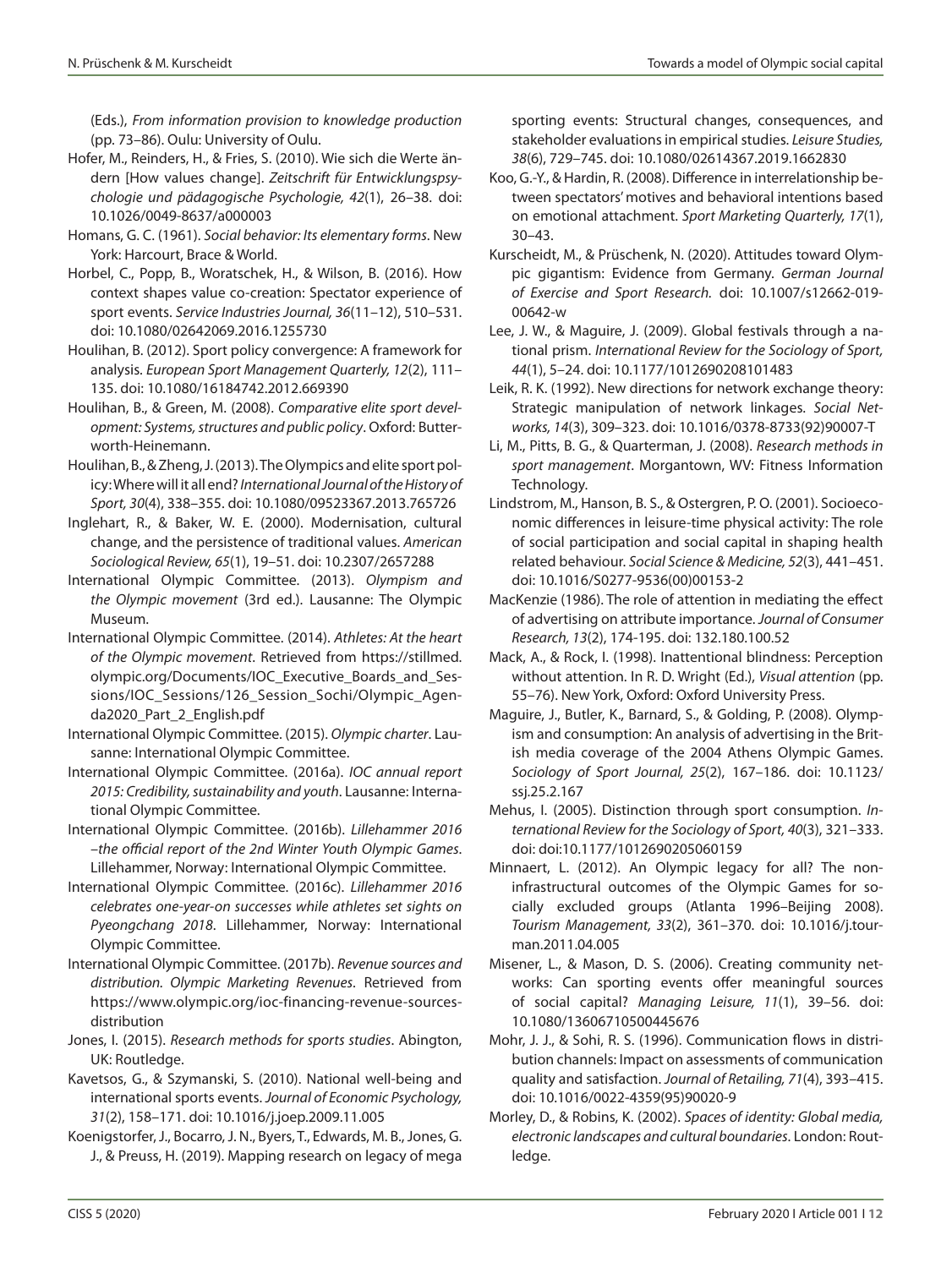- Mouw, T. (2006). Estimating the causal effect of social capital: A review of recent research. *Annual Review of Sociology, 32*(1), 79–102. doi: 10.1146/annurev.soc.32.061604.123150
- Nagy, Z. I. (2011). The unique features of the financing of professional football. *Public Finance Quarterly, 56*(4), 539–552.
- Nicholson, M., & Hoye, R. (2008). *Sport and social capital*. Oxford: Butterworth-Heinemann.
- Nickisch, C. (2016). The Olympics needs a new business model. Retrieved from https://hbr.org/2016/08/the-olympicsneeds-a-new-business-model
- Olney, T. J., Holbrook, M. B., & Batra, R. (1991). Consumer responses to advertising: The effects of ad content, emotions, and attitude toward the ad on viewing time. *Journal of Consumer Research, 17*(4), 440. doi: 10.1086/208569
- Owen, D. (2014). Lillehammer 1994 showed that size isn`t everything in the Olympic world. Retrieved from http:// www.insidethegames.biz/articles/1018424/lillehammer-1994-showed-that-size-isn-t-everything-in-the-olympicworld
- Payne, M. (2006). *Olympic turnaround: How the Olympic Games stepped back from the brink of extinction to become the world's best known brand*. London: Praeger Publishers.
- Phillips, D. (2016). What is Rio's Olympic legacy? Retrieved from https://www.theguardian.com/world/2016/dec/20/whatis-rio-olympic-legacy-brazil
- Preuss, H. (2004). *The economics of staging the Olympics. A comparison of the Games, 1972-2008*. Cheltenham, UK: Elgar.
- Preuss, H. (2007a). The conceptualisation and measurement of mega sport event legacies. *Journal of Sport & Tourism, 12*(3– 4), 207–228. doi: 10.1080/14775080701736957
- Preuss, H. (2007b). Impact and evaluation of major sporting events. *European Sport Management Quarterly, 6*(4), 313– 316. doi: 10.1080/16184740601154441
- Preuss, H. (2019). Event legacy framework and measurement. *International Journal of Sport Policy and Politics, 11*(1), 103– 118.
- Prüschenk, N., & Kurscheidt, M. (2017). Do the Youth Olympic Games have the potential to shift perceptions of Olympism? Evidence from young people's views on Olympic values. *International Journal of Sport Management and Marketing, 17*(4/5/6), 351–380. doi: 10.1504/IJSMM.2017.10008117
- Putnam, R. D. (2000). *Bowling alone: The collapse and revival of American community*. New York: Simon & Schuster.
- Rensink, R. A., O'Regan, J. K., & Clark, J. J. (1997). To see or not to see: The need for attention to perceive changes in scenes. *Psychological Science, 8*(5), 368–373. doi: 10.1111/j.1467- 9280.1997.tb00427.x
- Revilla, M. A., Saris, W. E., & Krosnick, J. A. (2014). Choosing the number of categories in agree–disagree scales. *Sociological Methods & Research, 43*(1), 73–97. doi: 10.1177/0049124113509605
- Robert, L., & Dennis, A. R. (2005). Paradox of richness: A cognitive model of media choice. *IEEE Transactions on Professional Communication, 48*(1), 10–21. doi: 10.1109/tpc.2004.843292
- Schnitzer, M., Walde, J., Scheiber, S., Nagiller, R., & Tappeiner, G. (2018). Do the Youth Olympic Games promote Olympism? Analysing a mission (im)possible from a local youth perspective. *European Journal of Sport Science, 18*(5), 722–730. doi: 10.1080/17461391.2018.1458906
- Schnitzer, M., Walde, J., Scheiber, S., Nagiller, R., & Tappeiner, G. (2019). Does the young residents' experience with the Youth Olympic Games influence the support for staging the Olympic Games? *Tourism Management Perspectives, 30*, 220–231. doi: 10.1016/j.tmp.2019.03.002
- Schulenkorf, N. (2009). An ex ante framework for the strategic study of social utility of sport events. *Tourism and Hospitality Research, 9*(2), 120–131. doi: 10.1057/thr.2009.2
- Schulenkorf, N. (2010). *Bridging the divide. The role of sport events in contributing to social development between disparate communities*. Göttingen: Sierke.
- Schulenkorf, N. (2012). Sustainable community development through sport and events: A conceptual framework for sport-for-development projects. *Sport Management Review, 15*(1), 1–12. doi: 10.1016/j.smr.2011.06.001
- Schulenkorf, N., & Edwards, D. (2012). Maximizing positive social impacts: Strategies for sustaining and leveraging the benefits of intercommunity sport events in divided societies. *Journal of Sport Management, 26*(5), 379–390. doi: 10.1123/jsm.26.5.379
- Schuller, T., & Field, J. (1998). Social capital, human capital and the learning society. *International Journal of Lifelong Education, 17*(4), 226–235. doi: 10.1080/0260137980170402
- Séguin, B., Richelieu, A., & O'Reilly, N. (2008). Leveraging the Olympic brand through the reconciliation of corporate and consumers' brand perceptions. *International Journal of Sport Management and Marketing, 3*(1/2), 3–22. doi: 10.1504/ ijsmm.2008.015958
- Shaw, C. A. (2008). *Five ring circus: Myths and realities of the Olympic Games*. Gabriola Islands: New Society Publishers.
- Silk, M., Andrews, D. L., & Cole, C. L. (2005). Corporate nationalism(s): The spatial dimensions of sporting capital. In M. L. Silk, D. L. Andrews, & C. L. Cole (Eds.), *Sport and corporate nationalisms* (pp. 1–13). Oxford: Berg.
- Simon, H. A., & Newell, A. (1964). Information processing in computer and man. *American Scientist, 52*(3), 281–300.
- Simons, D. J. (2000). Current approaches to change blindness. *Visual Cognition, 7*(1/3), 1–15. doi: 10.1080/135062800394658
- Simons, I. (2015). How to slay a dragon slowly: Applying slow principles to event design. In G. Richards, L. Marques, & K. Mein (Eds.), *Event design: Social perspectives and practices* (pp. 78–91). London: Routledge.

Skinner, B. F. (1948). Superstition in the pigeon. *Journal of Experimental Psychology, 38*(2), 168–172. doi: 10.1037/h0055873

- Skinner, B. F. (1953). *Science and human behavior*. New York: Macmillan.
- Skinner, J., Zakus, D. H., & Cowell, J. (2008). Development through sport: Building social capital in disadvantaged communities. *Sport Management Review, 11*(3), 253–275. doi: 10.1016/S1441-3523(08)70112-8